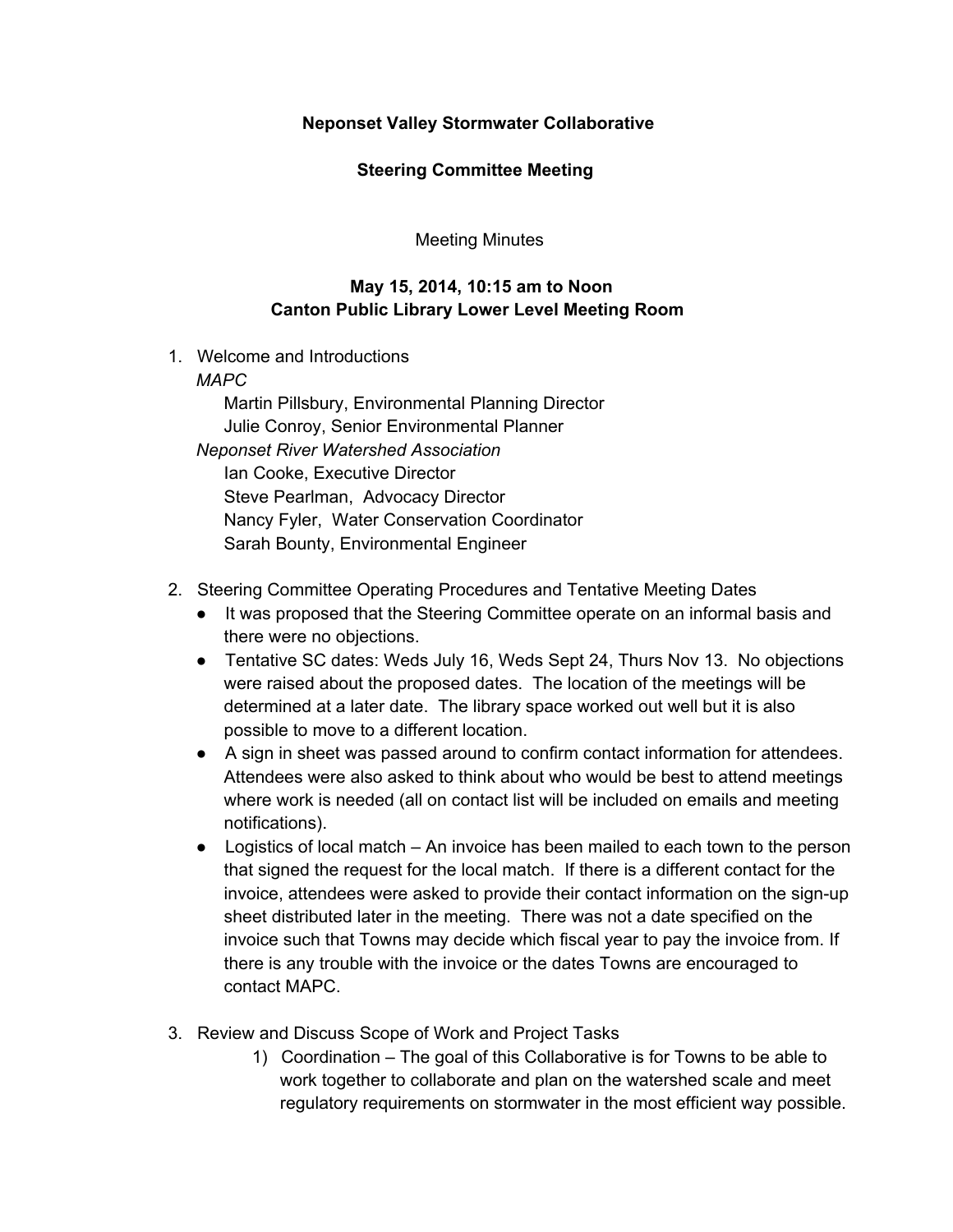Resource and technical service sharing will be explored and tools will be developed for Towns to implement.

- 2) Education and Public Participation Goals of this Task will be to provide opportunities to engage the public and encourage public participation in the implementation of the SWMP, as well as garner political support for stormwater management. Julie Conroy will be the point of contact for developing model public participation and education component of a SWMP. A second part of this Task will be to create materials for public outreach to target specific audiences, including commercial and industrial. Nancy Fyler will head up a task group to meet 2-3 times to work on developing materials including flyers, brochures, and a website. A question was raised about a series of posters used in the past that addressed specific stormwater pollution activities, including washing cars, pet waste. Posters and materials will be developed with similar goals to these. Additionally a point was raised about addressing the issue of pet waste in catch basins, and about providing translation of materials to languages other than English. Towns will be asked to provide information on their demographics to ensure that the languages represented in the materials developed reflect the languages spoken. Another avenue to be explored for outreach will be local community access channels, which were noted to have a dedicated following in some Towns. The Collaborative has "power in numbers" to get the message out.
- 3) IDDE Analysis and SWMP Sarah Bounty will be leading this Task. Towns will be asked to provide data related to the location and screening of their MS4 outfalls. A regional map will be created with the support of the MAPC data services team that will show the location of outfalls along with the water quality of receiving waters. Additional information will be shown on the map including the location of groundwater wells (including Zone II areas) , which was brought up as a key component for the priority ranking of outfalls. It was noted that this Task will consist of gathering information already mapped by Towns and no new mapping of outfalls will take place under this task. Towns will be assumed to have accurate GIS data for the purposes of this Task. Other deliverables for this task include a data table of outfalls, model language to be used in Town's SWMPs, budgeting information, and an evaluation of regional implementation options. There will not be a separate Task Group for this Task but rather updates will be given at the Steering Committee meetings.
- 4) Bylaw Evaluation This Task will be led by Steve Pearlman. There will be a Task Group for this Task as well. It was noted that a Stormwater Bylaw is currently required for Towns and any Wetlands Bylaws also have to reference/reflect stormwater bylaw and requirements. Based on assumption of new MS4 requirements, need to include compliance with MA Stormwater Handbook/Policy, require BMPs to "prevent or minimize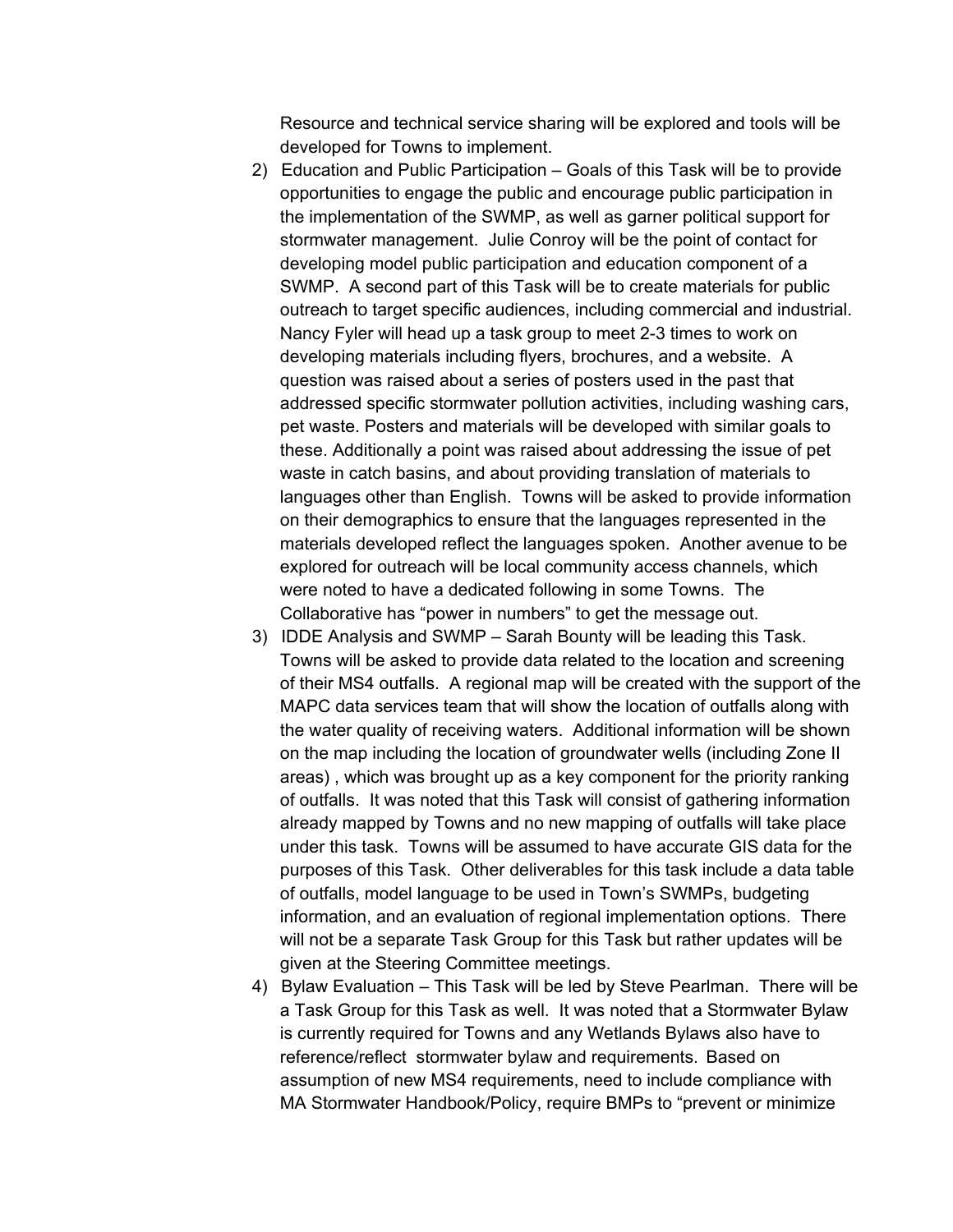impacts to water quality," and have plans demonstrating how bacteria discharges reduced to be consistent to load reductions from Bacteria TMDL.Deliverables will include a checklist of effective Stormwater Bylaw provisions that achieve better stormwater management from private development/redevelopment. The input of Town Planners would be helpful on this Task. MAPC will update an existing checklist based on an evaluation of anti-LID provisions in Neponset Towns.

- 5) Parking and Roadway Retrofit Evaluation MAPC will perform an analysis to determine the retrofit potential for all roadways in the Towns with a goal of replenishing groundwater and treating pollutants. Maps were shown that were developed by MAPC previously to show recharge potential and suitability for retrofits based on parcel analysis for a select group of Towns under a SWMI grant.
- 6) Good Housekeeping Tools Tools developed by other groups, including the Central Massachusetts Regional Stormwater Coalition, will be implemented as part of this collaborative. This may include training materials on street sweeping, trash storage and collection, spills, and erosion prevention.
- 7) Regional O&M Permit Conditions Database The goal of this Task is to evaluate the potential to develop a regional database for O&M requirements for stormwater BMPs on private development. The MAPC data services team will be instrumental in this analysis. The database could hold information on permitees and help remind Towns when reports are due and where there may be a lack of reporting or follow up from private developers. It was also noted that a database could be useful for storing information related to inspection of municipal infrastructure, including catch basins. Paper forms are cumbersome given the number of catch basins in most municipalities and a database could provide a quick way to analyze the O&M needs for Town infrastructure. A mobile app for use on an iPad or Android device was suggested as a useful tool. There will be a Task Group to look at this in greater detail. The deliverable for this task will be specifications for RFP for database.
- 8) Stormwater Financing Pilots The project will conduct a pilot application of the MAPC Stormwater Financing Toolkit in the two participating communities of Milton and Dedham. Results from the pilot will be shared with the Collaborative.
- 4. Formation of Task Groups
	- $\bullet$  Circulate sign-up sheet A sign-up sheet was circulated and attendees signed up for the Task Groups, and provided contact information for IDDE plans and GIS information for the IDDE task. The Task Groups will have smaller meetings more focused on the goals of the individual Tasks. Task Groups include the following: